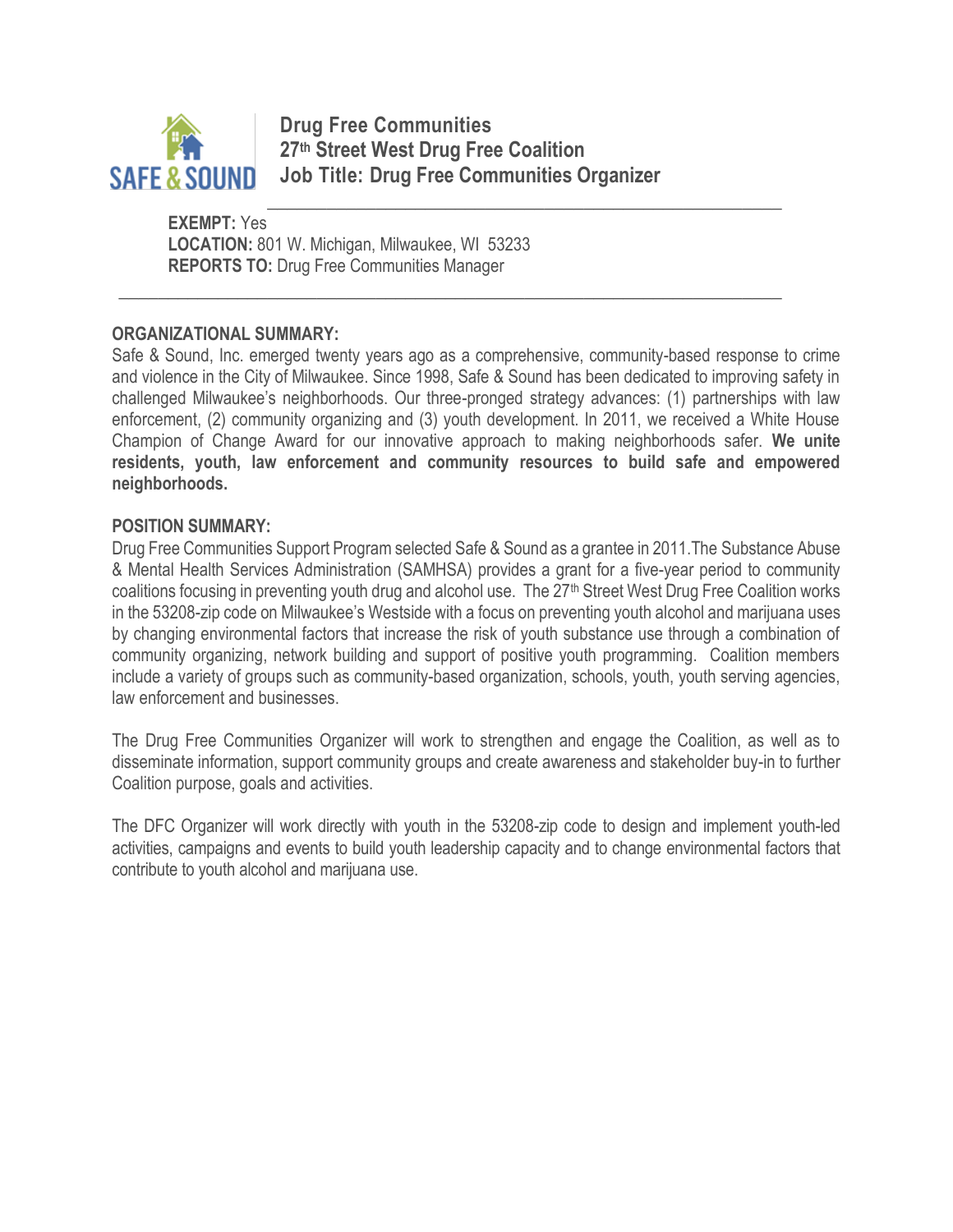**Drug Free Communities 27th Street West Drug Free Coalition Job Title: Drug Free Communities Organizer**



# **BASIC REQUIREMENTS**

- Must have a valid driver's license, a vehicle, and automobile insurance.
- Must be able to pass a criminal background check.
- Requires City of Milwaukee residence at time of hire.

# **ESSENTIAL DUTIES AND RESPONSIBILITIES**

1. Responsible for the overall day-to-day community organizing, networking and resident mobilization within the 53208-zip code as related to the mission of the 27<sup>th</sup> Street West Drug Free Coalition.

\_\_\_\_\_\_\_\_\_\_\_\_\_\_\_\_\_\_\_\_\_\_\_\_\_\_\_\_\_\_\_\_\_\_\_\_\_\_\_\_\_\_\_\_\_\_\_\_\_\_\_

- 2. Make contact with residents and disseminate Coalition and program-related information by going door-to-door in the assigned neighborhoods on an ongoing basis.
- 3. Make presentations and represent Safe & Sound at relevant Coalition related events, community forums, block watch meetings, media events and collaborative community-based projects. Work to create community-wide awareness of the Coalition and Safe & Sound services and opportunities.
- 4. Support neighborhood block clubs, providing updates about the Coalition's action plan and progress. Recruit resident participation in Coalition activities, events and committees.
- 5. Develop strategic neighborhood outreach plans and approaches; implement innovative ways to provide information and recruit resident engagement, including but not limited to community-based projects and events.
- 6. Work collaboratively with youth serving agencies in the 53208-zip code to engage youth from the community in the Coalition. Develop and facilitate a Youth Council as part of the Coalition.
- 7. Work collaboratively with the Drug Free Communities Manager to develop and implement activities in the Coalition Action Plan. Support Coalition Committee goal setting and project development at the community level.
- 8. Assist in the biennial distribution and collection of the 27<sup>th</sup> Street West Drug Free Coalition Youth Survey.
- 9. Attend Safe & Sound Community Programs staff meetings, All Staff meetings and coordinate assigned neighborhood sector work with the Drug Free Communities Manager and other staff. Collaborate on Safe & Sound team efforts day-to-day in a variety of Milwaukee neighborhoods.
- 10. Ensure accurate and timely reporting and data entry of activities for the Coalition as directed by the Drug Free Communities Manager and Program Director.
- 11. Out of town travel as required by the grant, and local travel as needed for meetings, neighborhood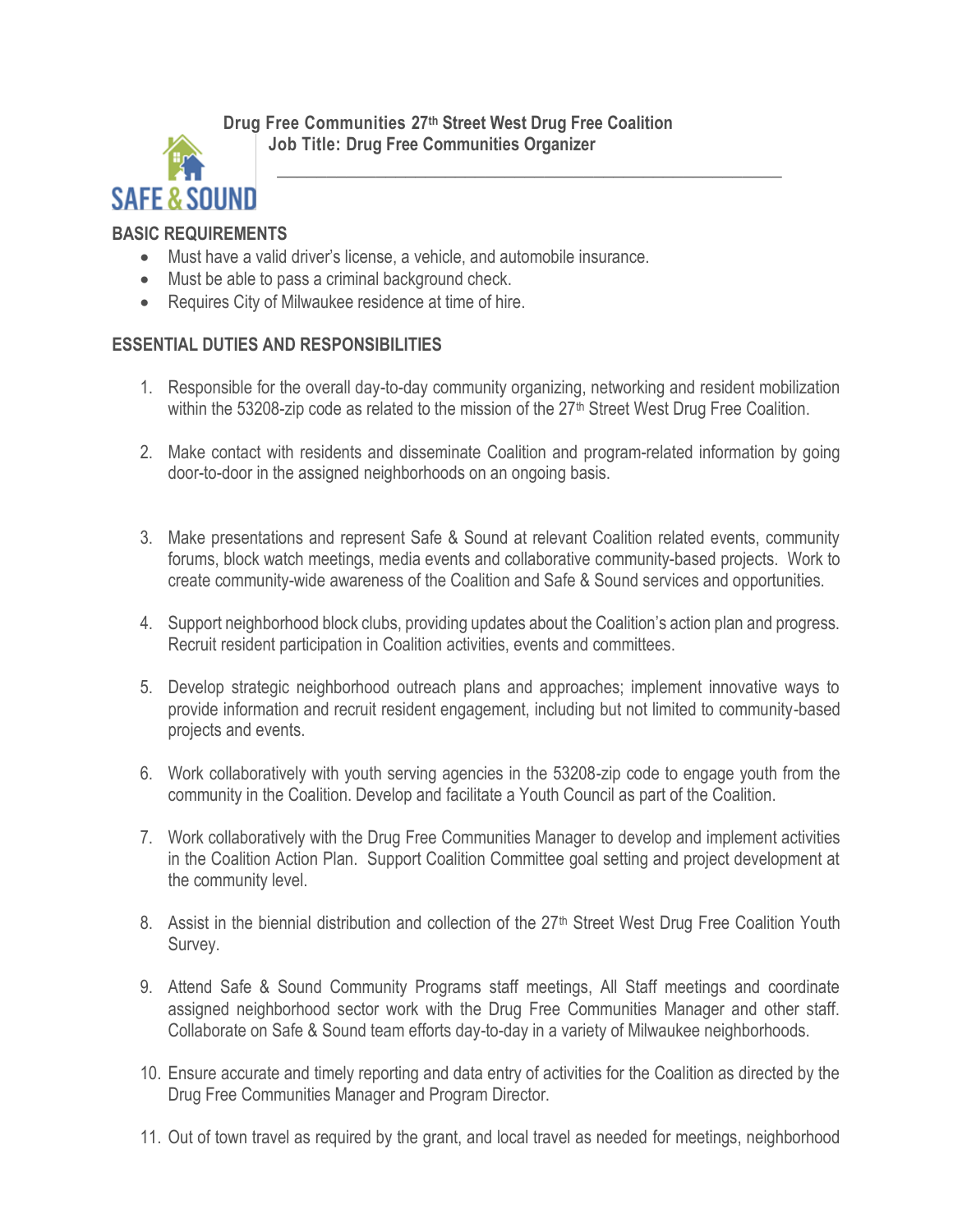organizing, etc.

12. Perform all other duties and tasks as assigned.

## **ESSENTIAL DUTIES AND RESPONSIBILITIES**

To perform this job successfully, an individual must be able to perform each essential duty satisfactorily. The requirements listed are representative of the knowledge, skill, and/or ability required. Reasonable accommodations may be made to enable individuals with disabilities to perform the essential functions.

### **EDUCATION and EXPERIENCE:**

Bachelor's degree or equivalent in social science or human services area; two years related experience and/or training in a social service setting that demonstrates the skills, knowledge and abilities needed to perform the above tasks; or equivalent combination of education and experience. Experience working with elected officials, law enforcement, neighborhood organizations, residents, churches and knowledge of the community and social issues. Good analytic and interpersonal skills.

### **COMPUTER SKILLS:**

Ability to effectively utilize job-related software including, but not limited to, Microsoft Word, Outlook, Excel, and the internet to type proficiently, prepare reports, write correspondence and e-mail.

### **LANGUAGE SKILLS:**

Ability to effectively present written and verbal information and respond to questions from the general public, state and local elected officials, law enforcement, neighborhood residents, youth, adults, as well as staff of various community-based organizations. Some public speaking required.

#### **MATHEMATICAL SKILLS:**

Ability to add, subtract, multiply and divide in all units of measure.

### **REASONING ABILITY:**

Sound judgment and temperament with the ability to listen to and interpret instructions, apply commonsense understanding, and carry out instructions furnished in written, oral, or diagram form.

### **OTHER SKILLS and ABILITIES:**

Excellent communication skills and ability to work in a multicultural environment. Maintain confidentiality of written or verbal information. Knowledge of community issues, the Milwaukee community, and community organizations. Experience and ability to multi-task and coordinate a variety of projects simultaneously.

#### **PHYSICAL DEMANDS:**

The physical demands described here are representative of those that must be met by an employee to successfully perform the essential functions of this job. The position requires door-to-door canvassing, facilitating neighborhood events, and participating in block watch and community meetings.

#### **WORK ENVIRONMENT:**

The work environment characteristics described here are representative of those an employee encounters while performing the essential functions of this job. Work will be performed in an office setting, in neighborhoods and at meetings. The noise level in the work environment is usually moderate. Staff is expected to work until the job is done which may require to work some evenings and weekends for meetings, projects to accomplish assigned tasks and to carry out responsibilities.